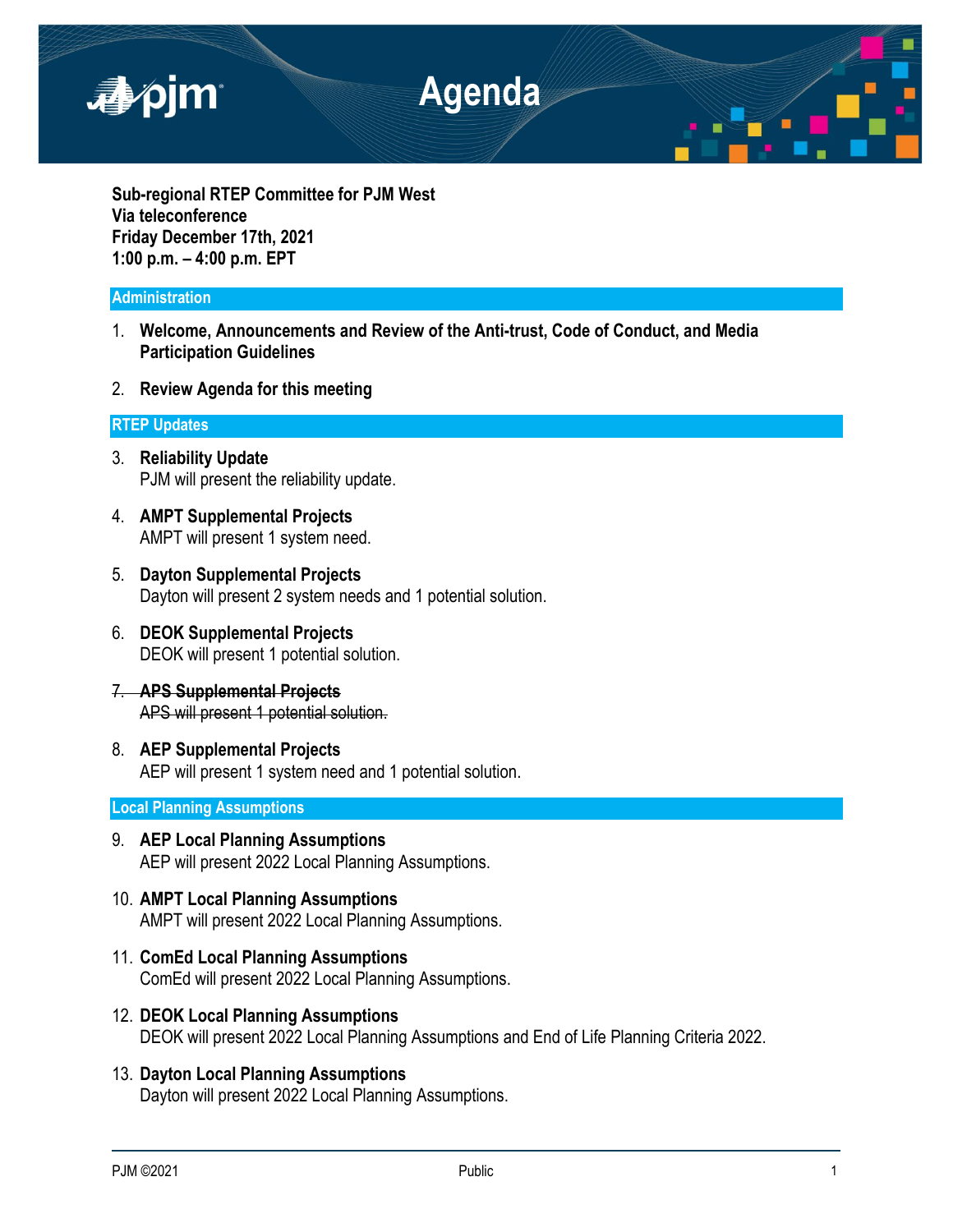

- 13A.**DLC Local Planning Assumptions** DLC will present 2022 Local Planning Assumptions.
- 14. **EKPC Local Planning Assumptions** EKPC will present 2022 Local Planning Assumptions.
- 15. **First Energy Local Planning Assumptions** First Energy will present 2022 Local Planning Assumptions.
- 16. **ITCI Local Planning Assumptions** ITCI will present 2022 Local Planning Assumptions.
- 17. **NEET Local Planning Assumptions** NEET will present 2022 Local Planning Assumptions.
- 18. **OVEC Local Planning Assumptions** OVEC will present 2022 Local Planning Assumptions.

# **Informational Only**

- 19. **Informational Only - M-3 Process Needs Status** This spreadsheet allows stakeholders to track process defined in Open Access Transmission Tariff, Attachment M-3 and leading to the development of the supplemental projects.
- 20. **Informational Only – Aggregate Maps for Supplemental Projects** Aggregate geographic representation of supplemental projects not previously included in Local Plan.
- 21. **Informational Only – Planning Community Open Questions** Open questions regarding M-3 projects received through Planning Community.
- 22. **Informational Only – AEP Immediate Needs Document** AEP Immediate Needs Document.

### **Meeting Wrap Up**

# 23. **Discussion and Comments Regarding the Conduct of the Meeting**

## **Future Meeting Dates**

January 21, 2022 1:00 p.m. – 4:00 p.m. Teleconference

February 18, 2022 1:00 p.m. - 4:00 p.m. March 18, 2022 1:00 p.m. – 4:00 p.m. Teleconference